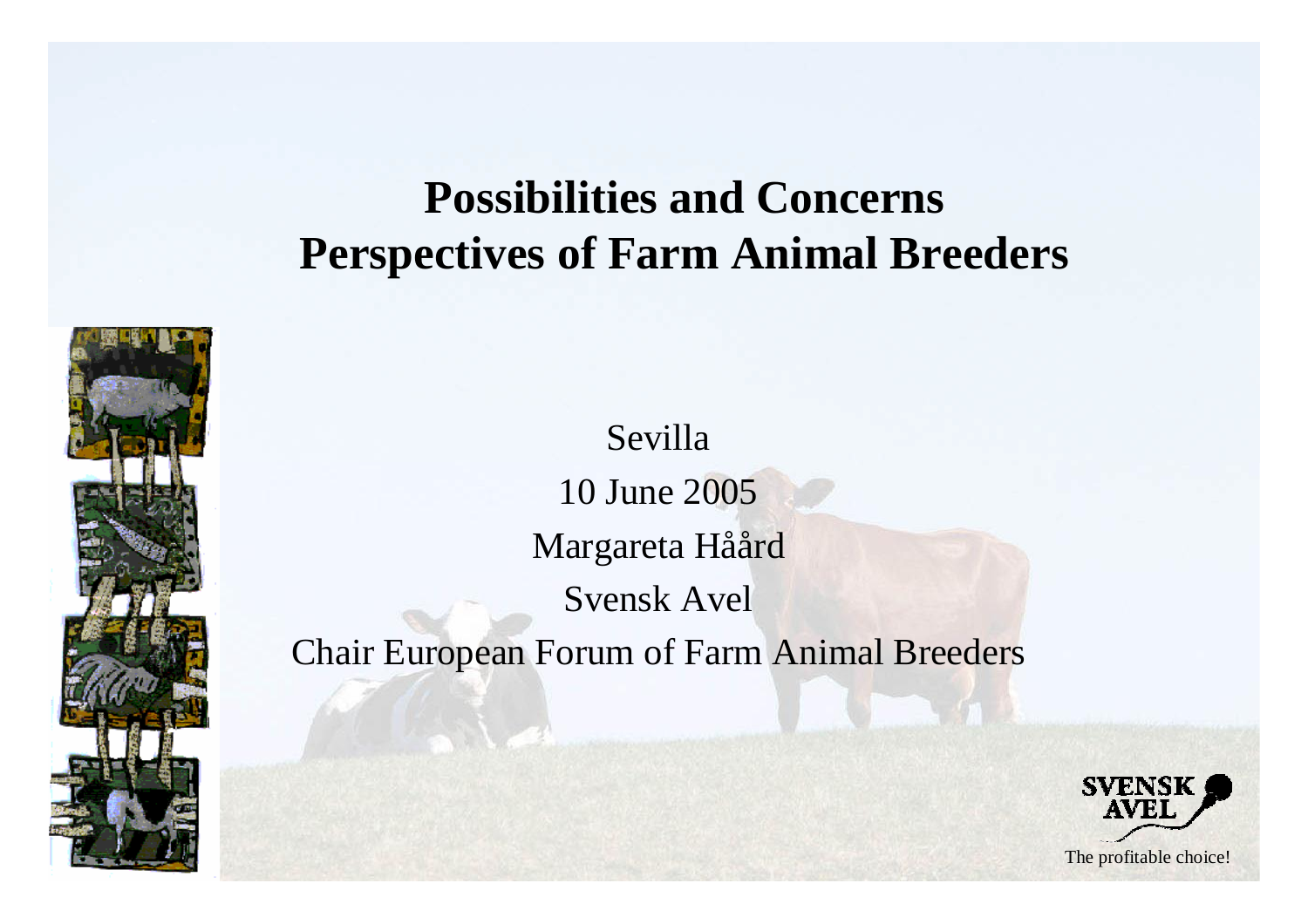# EFFAB



BE: Gentec, CZ: Czech Fleckvieh, DK: Danish Cattle, Danbred, ES: ANPS, EST: Estonian Pig Breeders, FIN: FABA, FR: France Hybrides, Hubbard, ISA, SYSAAF, UNCEIA, GE: ADR, Lohmann, ZDS, IRL: Irish Cattle Breeders, IT: ANAS, Semenitaly, NL: Altapon, CRV/HG, HPB, IPG, Intervet, Nutreco, NO: AFGC, AquaGen, Team Semin, POL: WCMIRZ, SW: Svensk Avel, UK: Aviagen, British Poultry, BUT, Genesis Faraday, MLC, Sygen/PIC

All: 1 Representative, 1 Voice Fee:  $1818 \in$ *East European organisations 2 year free*



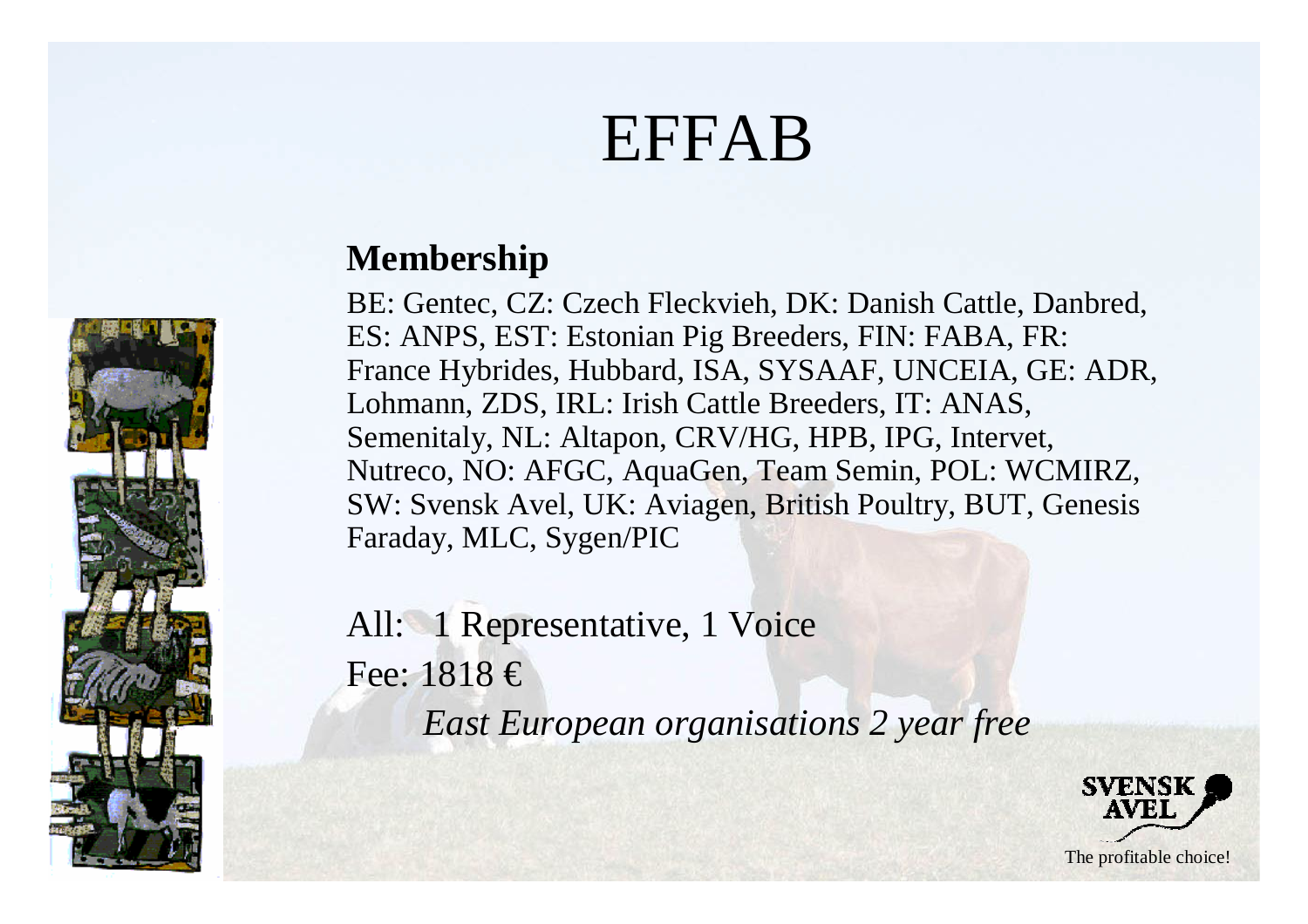### **Svensk Avel is the major cattle breeding company in Sweden**



#### **Svensk Avel is jointly owned by Swedish Dairy farmers, through their local livestock associations**

- Number of domestic inseminations 602 000
- Units from Svensk Avel used in Sweden 515 000
- Exported units 350 000
- Annual progeny testing 90 SRB bulls
- Number of full-time employees 47

70 Holstein

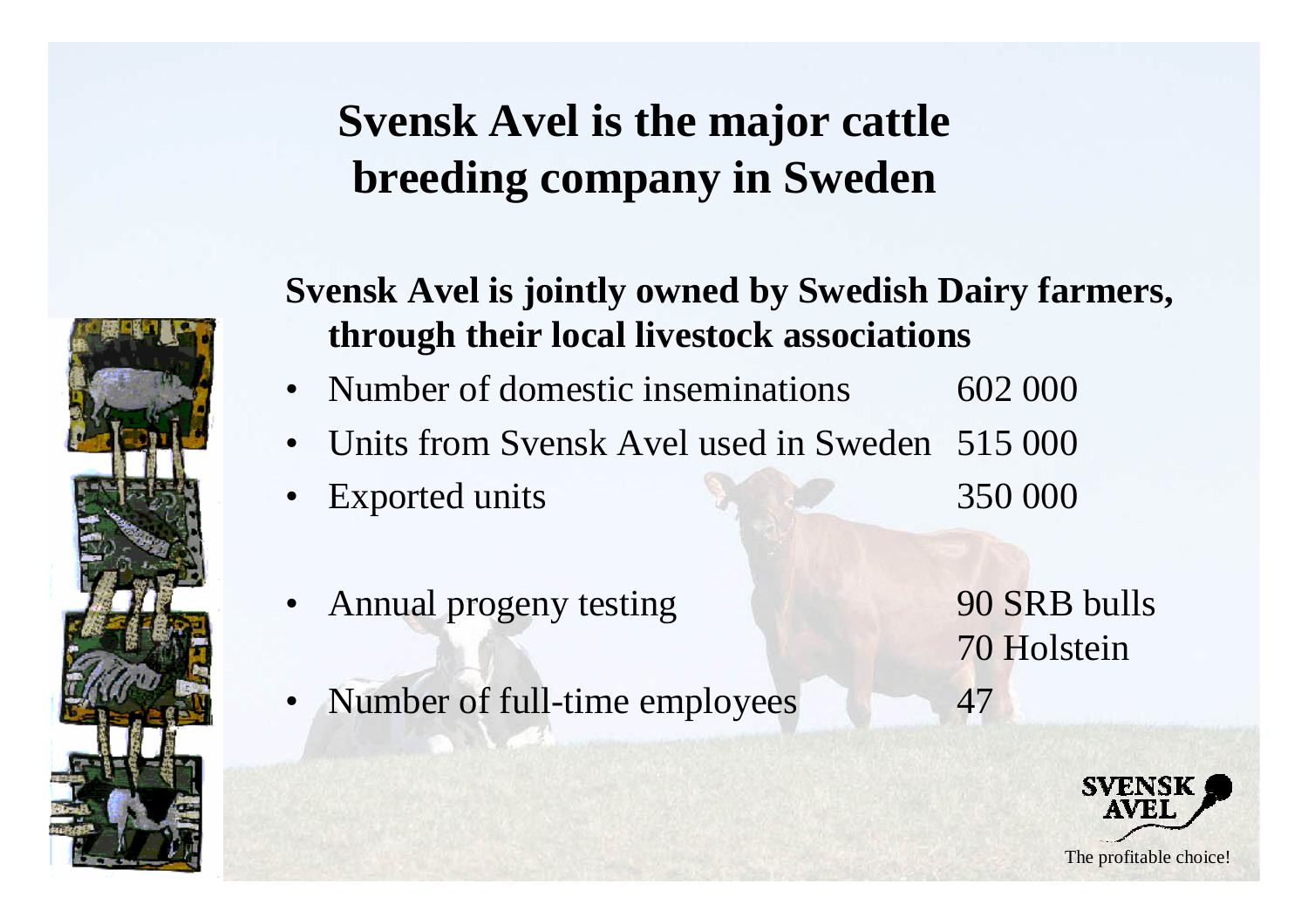### **Who are farm animal breeders?**



**Breeders** are persons / organisations with the aim to **improve genetic make-up** of farm animals (cattle, pigs, poultry, fish)

Their **customers** are: Farmers **producing food** of animal origin

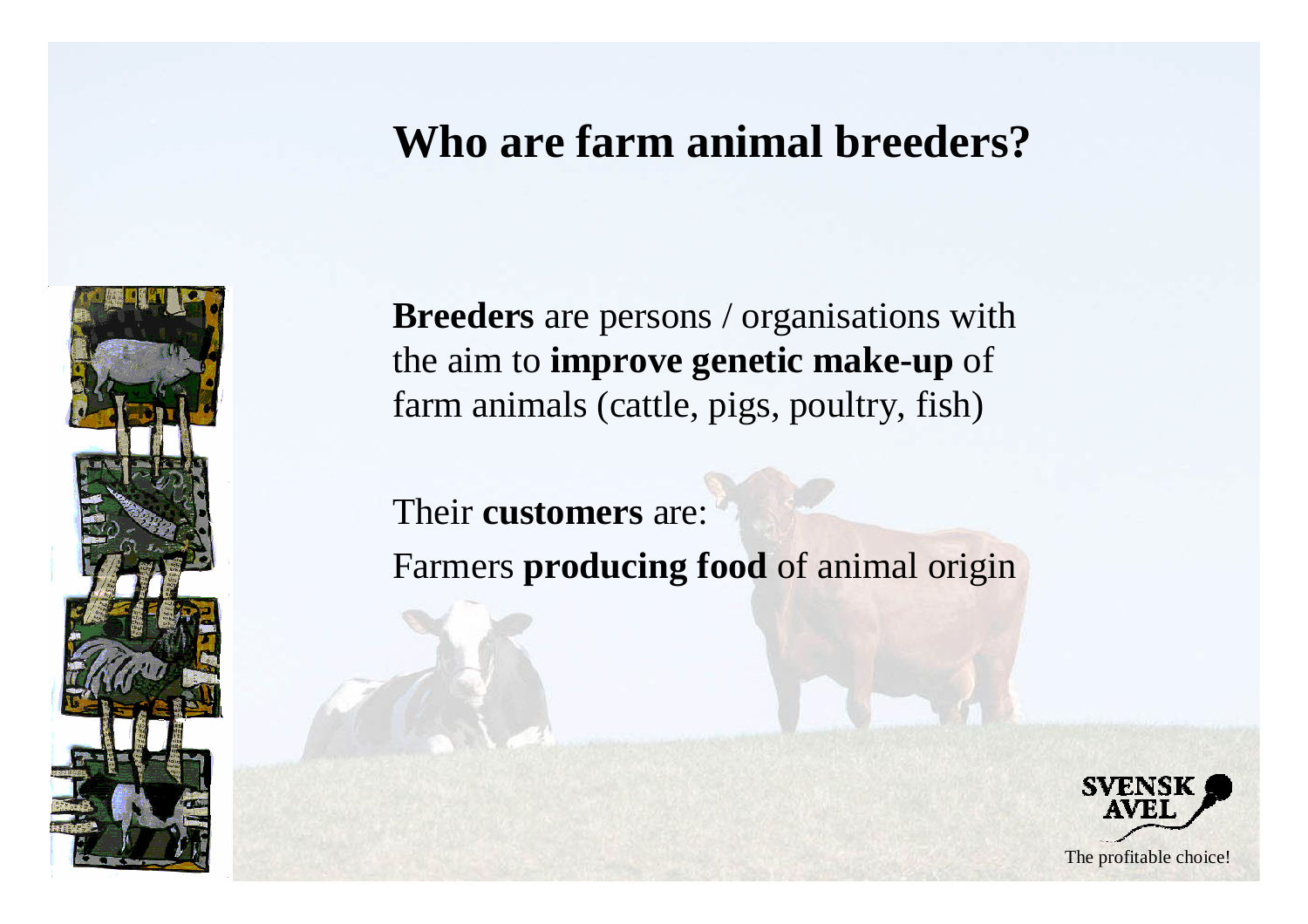### **Which are their responsibilities?**

**1) Definition of breeding goals**



**4) Evaluation of the 2) Recording and obtained response identification** 

**of animal with desirable traits**

**3) Utilization of selected animals for reproduction**

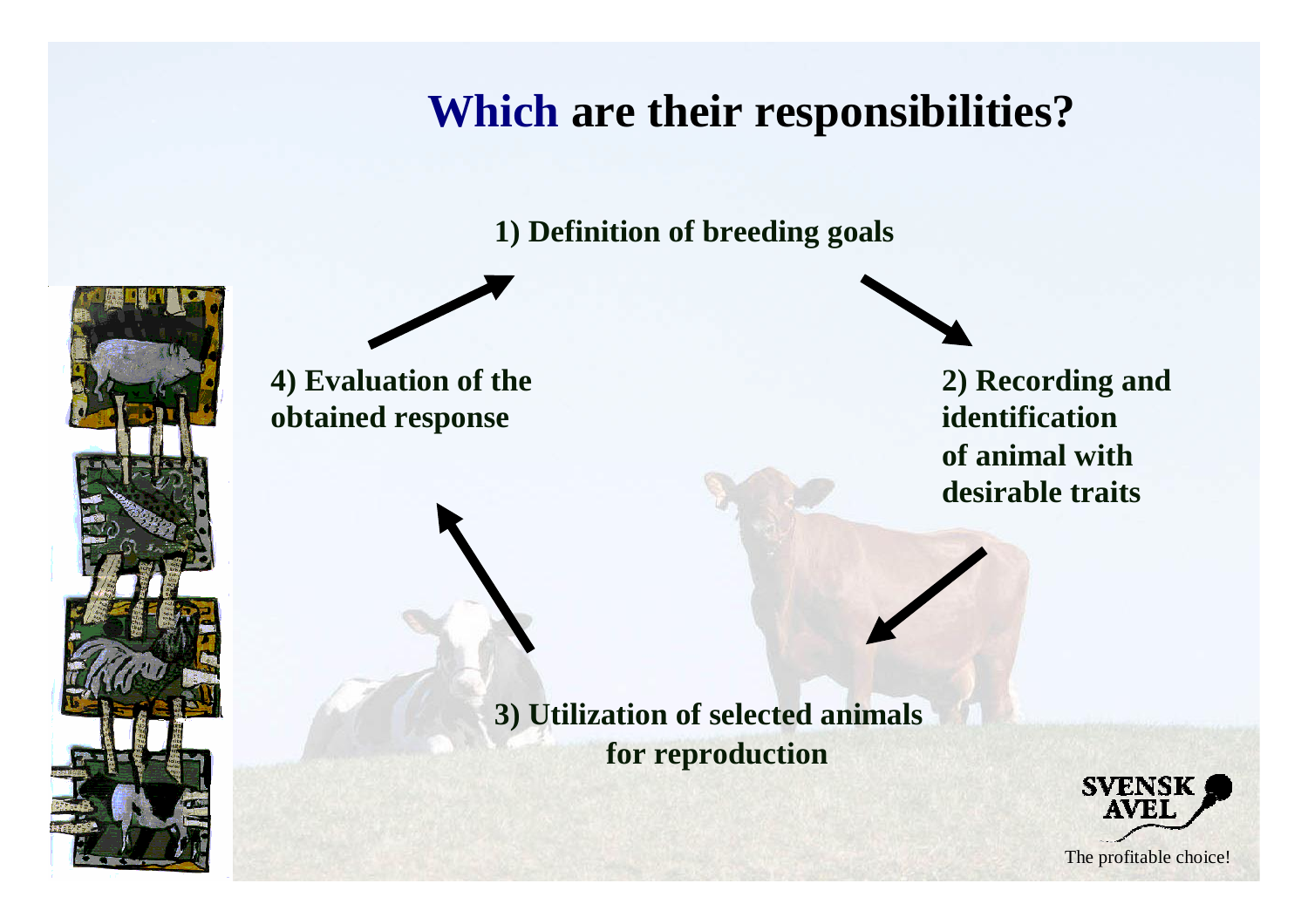### **Farm animal breeding Organisation**



- **Breeding on herd level** (cattle, goats, sheep, pigs) Phenotype (+ breeding values)
- **Regional and national breeding programmes**  (SME, cattle, pigs)
- **International companies/organisations:**  working with global programmes (SME or small units in multinational; pigs, broilers, layers, turkeys, ducks, farmed fish)

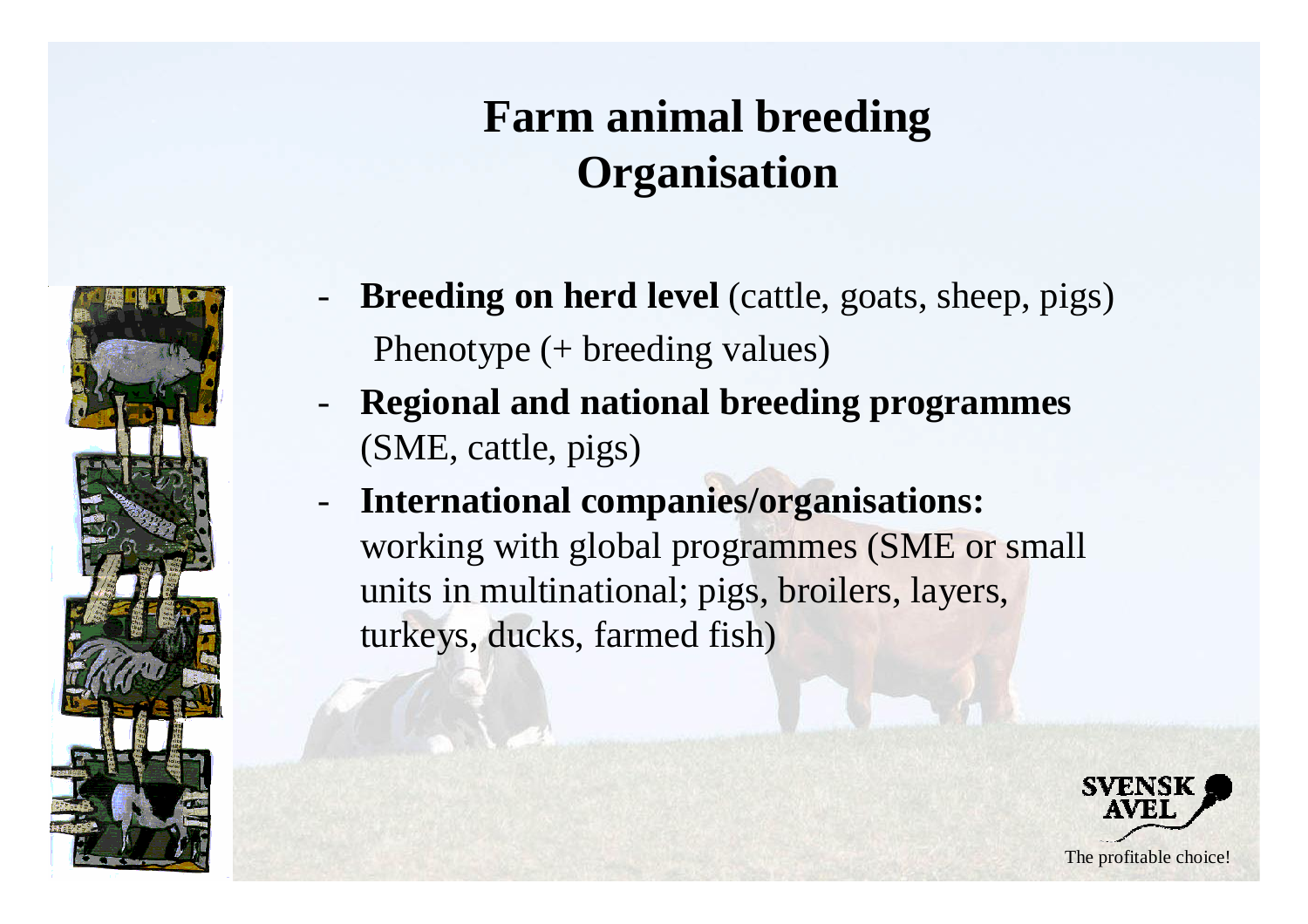### **Possibilities 1**



#### **SELECTION**

- **Clone superior sires to** increase semen production

### **REPRODUCTION**

- **Higher genetic level of replacement heifers/gilts** Production animals. Generation interval shorter (11-12 months in cattle) with cloning
- **Multiplication of breeding animals** e.g. beef bulls for herds for natural service

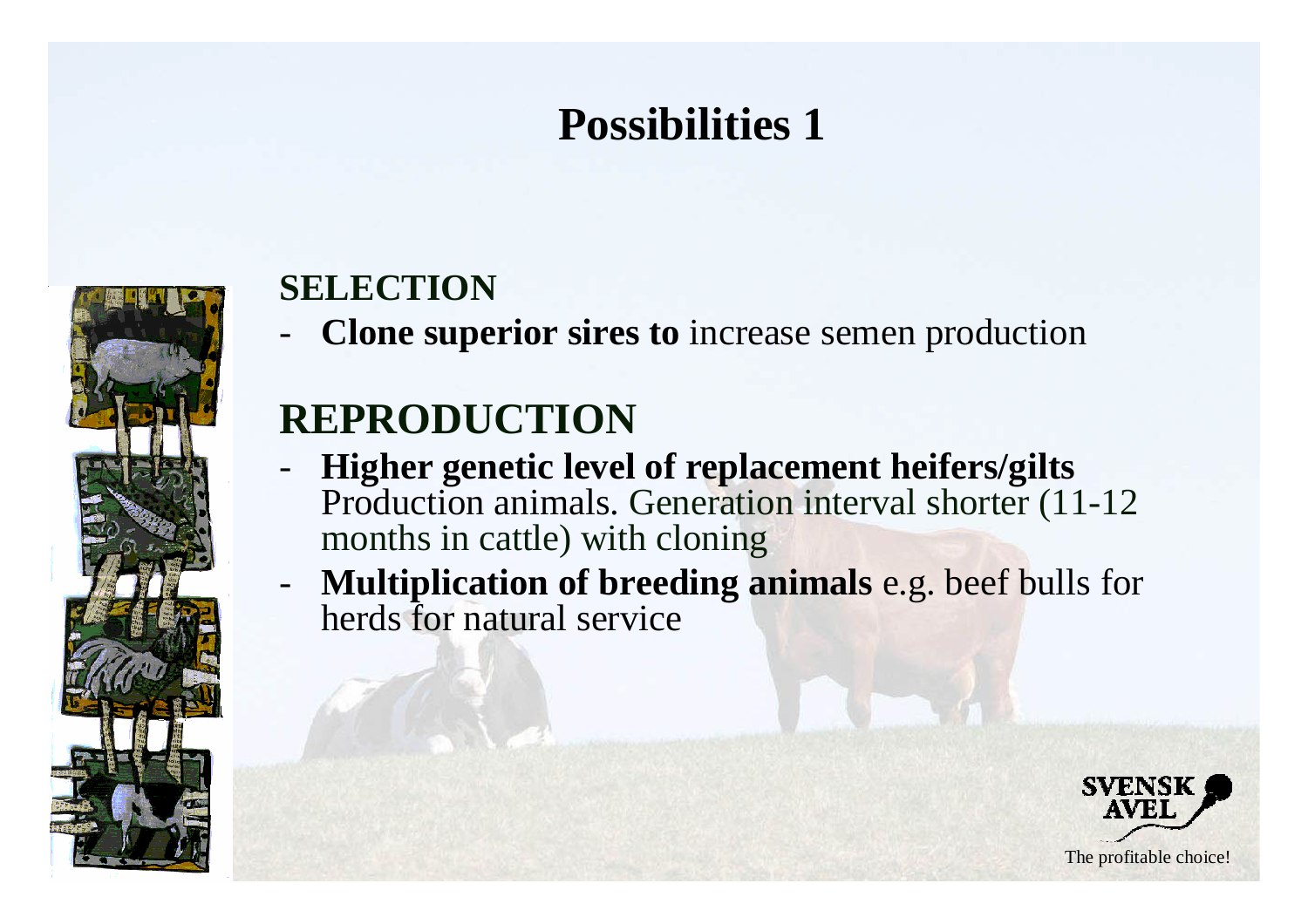## **Possibilities 2**



#### **BIODIVERSITY**

- **Utilisation for genetic diversity** (preservation rare breeds, as one of the existing reproduction techniques)

#### **TRANSGENICS**

- **A prerequisite for the use of transgenics** improved products (costs, acceptability)

#### **NEW TECHNOLOGY…**

- **Novelty,** marketing issue

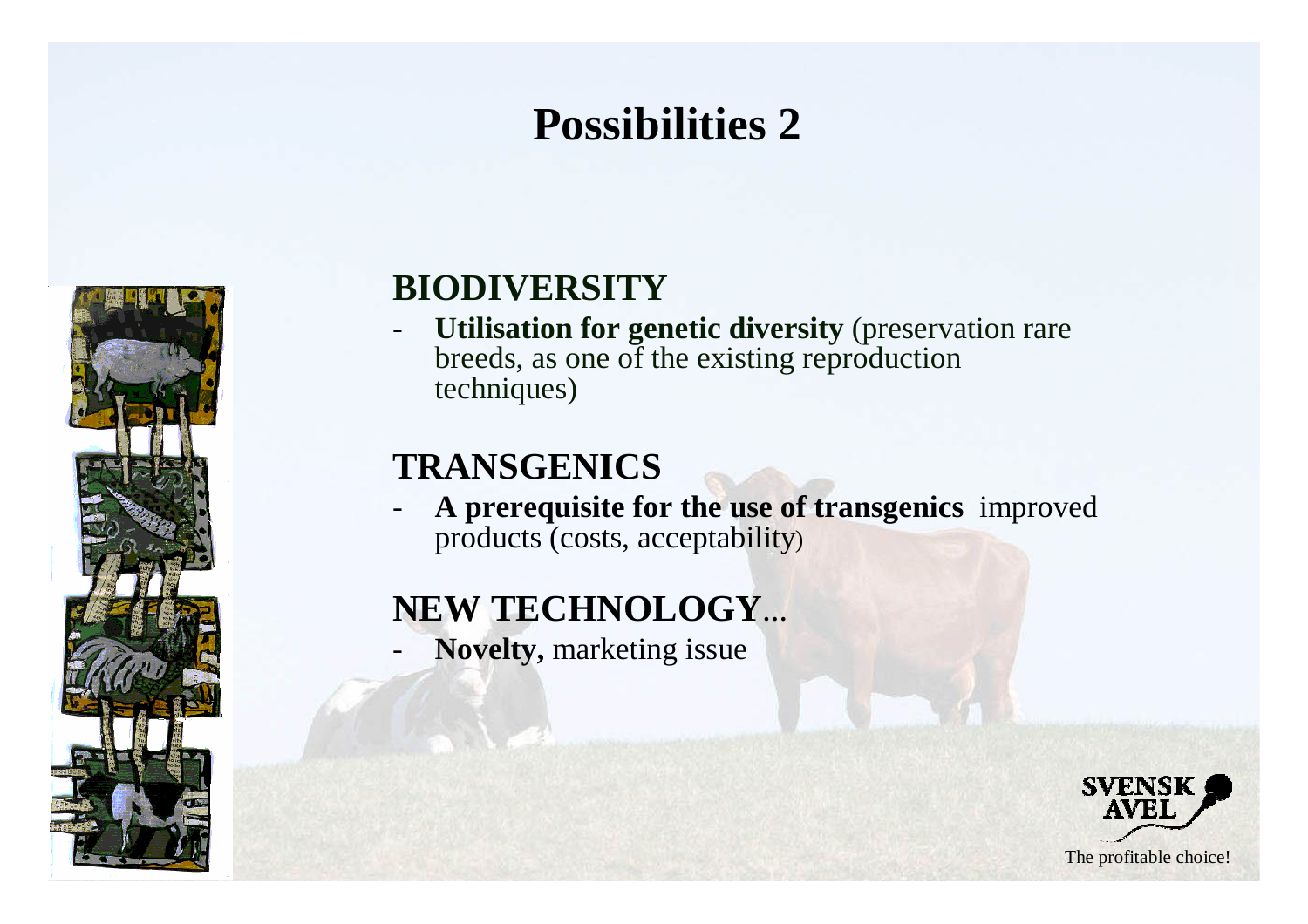### **Concerns**



#### **Technology**

- § Welfare and health of animals
- § Efficiency
- § Reliability

#### **Acceptance**

- § Ethics
- § Public reaction

#### **Biodiversity**

- § Risk for inbreeding
- **Price**

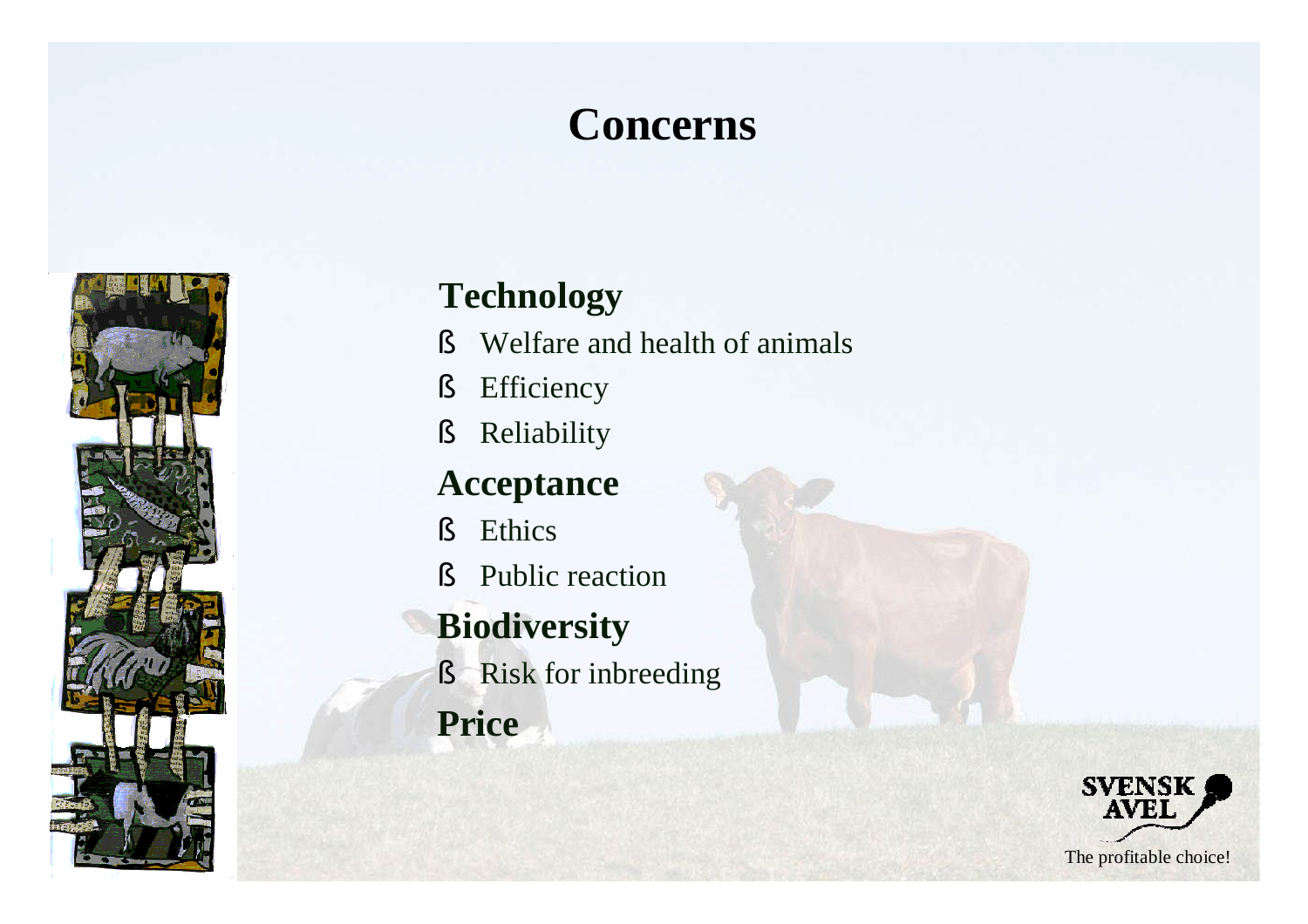# **EFFAB (FAIP) position paper on animal cloning 2003**

#### **Major observations:**

Technical obstacles

1a. Health problems ("cloning syndrome") 1b. Identity of clones not sure

#### Legal obstacles

2. No legal framework non-transgenic animal cloning at European and national levels

#### Societal/ethical obstacles

3. New technology not accepted by society

#### Economic obstacles

4. Not cost effective



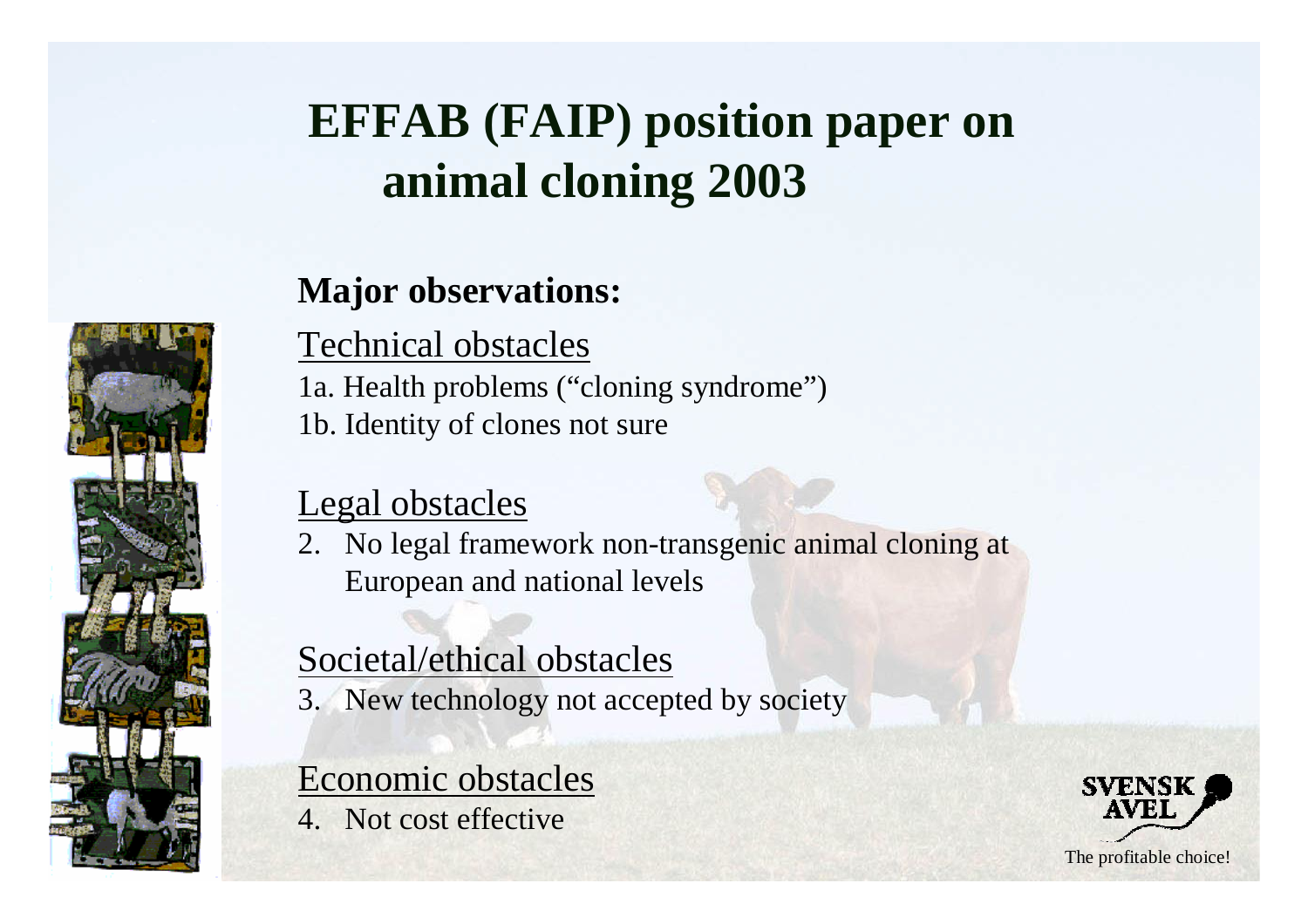# **EFFAB (FAIP) position paper on animal cloning 2003**



-Call for enhanced transparent European research in non-transgenic farm animal cloning.

- Call for an ethical discussion and dialogue between citizens, society organisations and stakeholders

- Call for a legal European framework with regard to animal cloning

European breeding organizations are not interested in the use of cloned animals for commercial purposes at current state of the art of the technology.

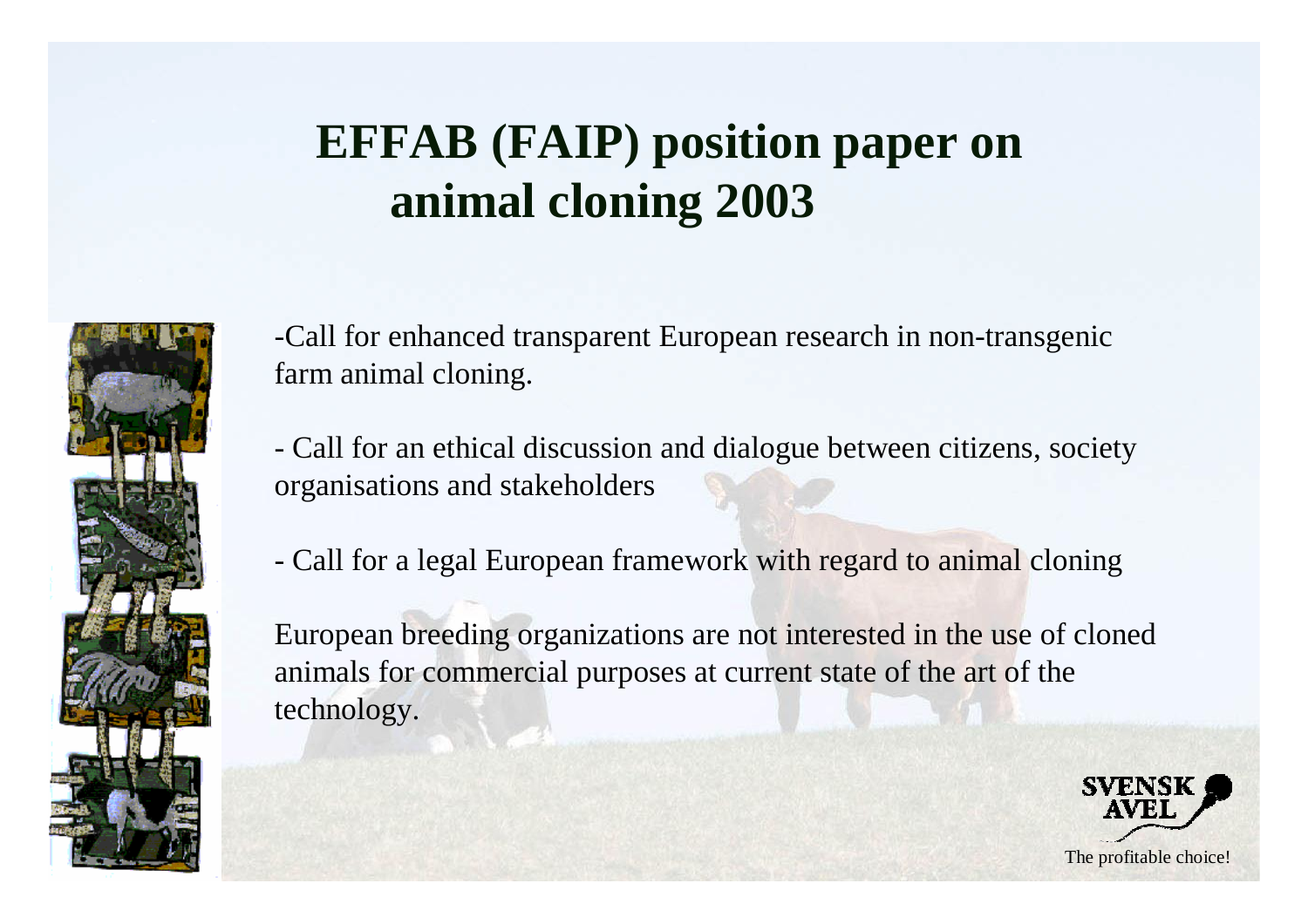### **Example Merit of clones and progeny from a ram with 1 kg superiority in fleece quality**

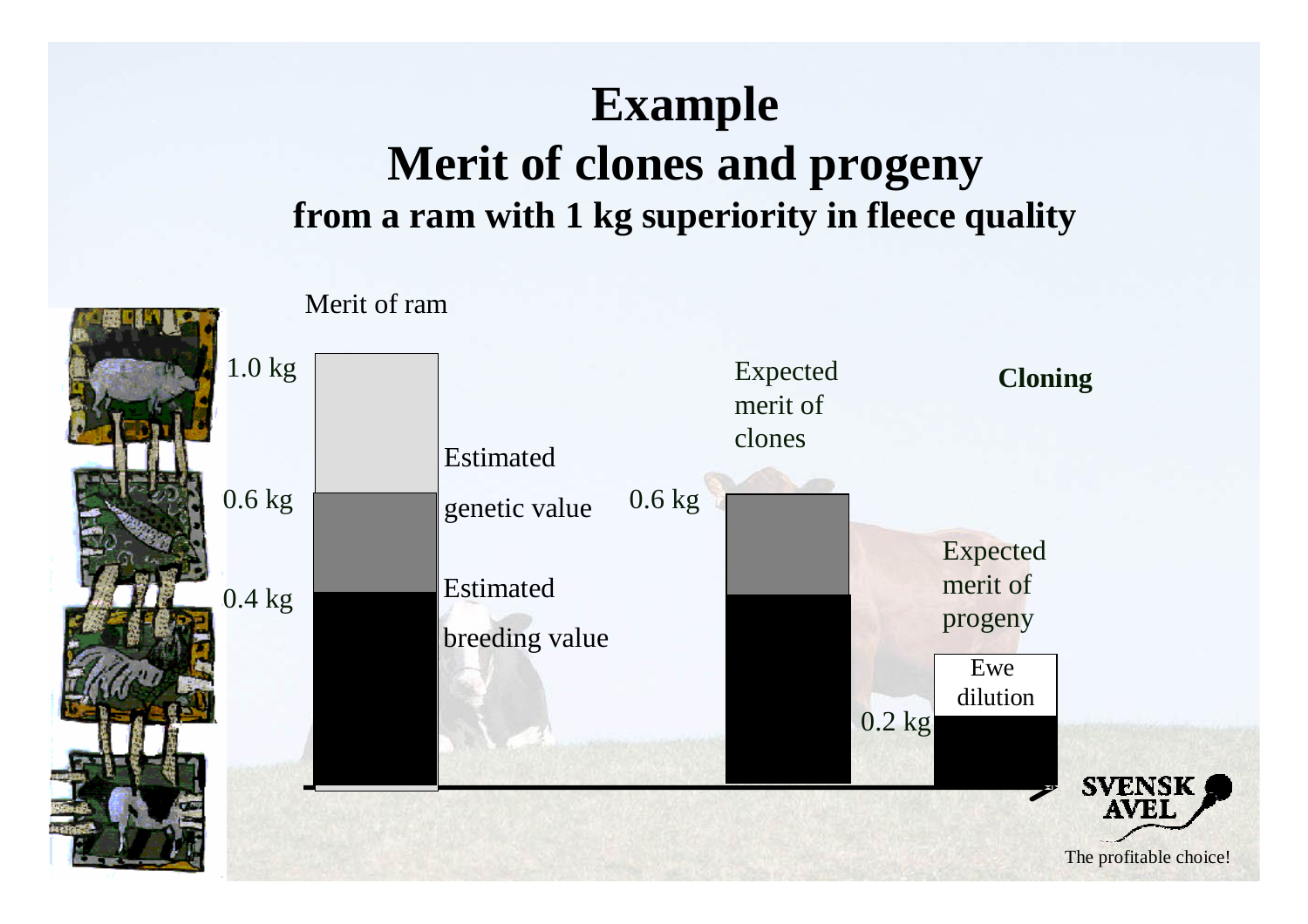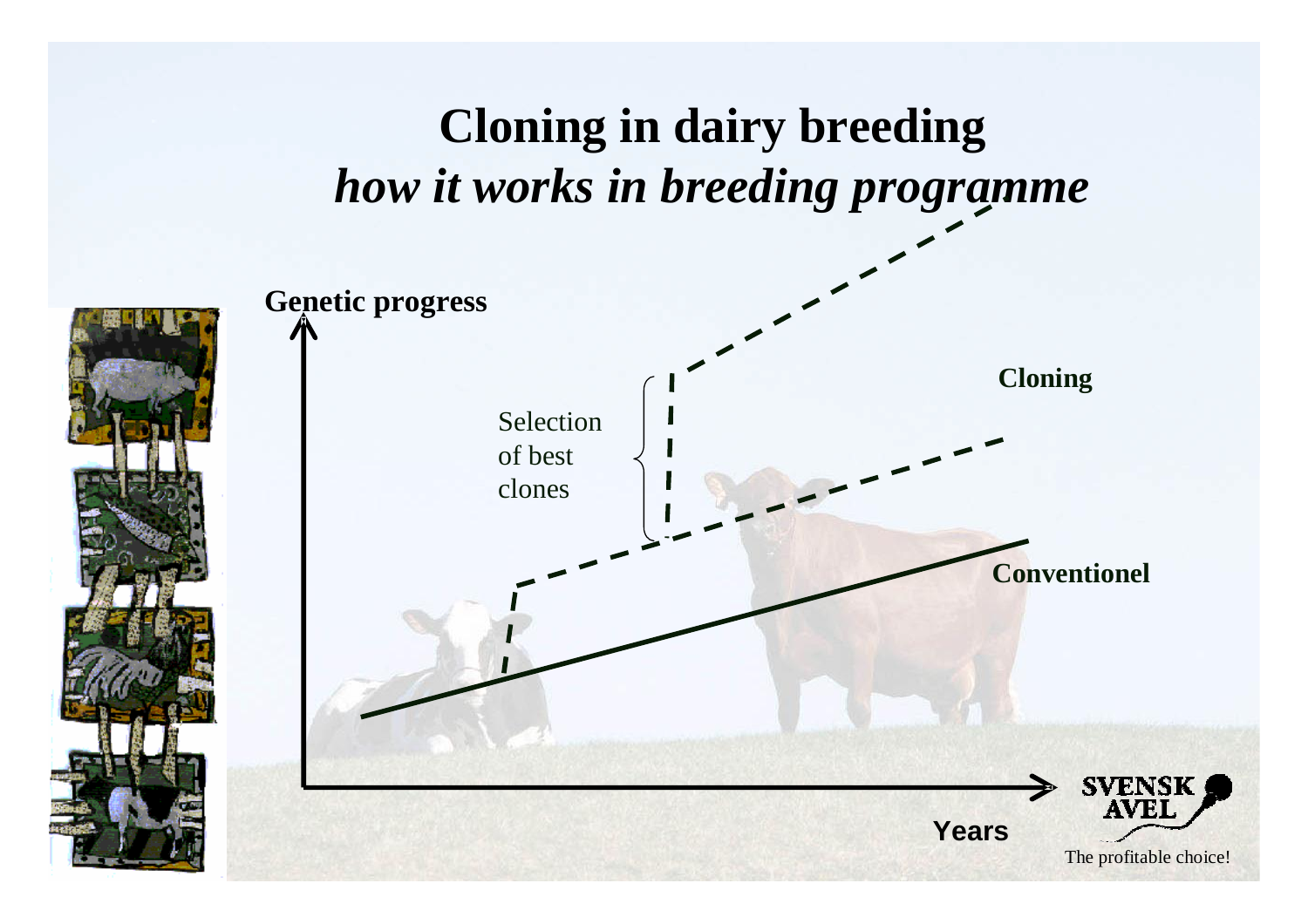## **Use of cloning in commercial herds Example**



**Heifers: Female calves for replacement** Total merit index  $+15 \rightarrow$  $15 \times 35 \rightarrow 525$  EUR per calf

**Cows:**

**Male calves for beef production → Pure breed limousine**  $\rightarrow$  **300 EUR per calf** 

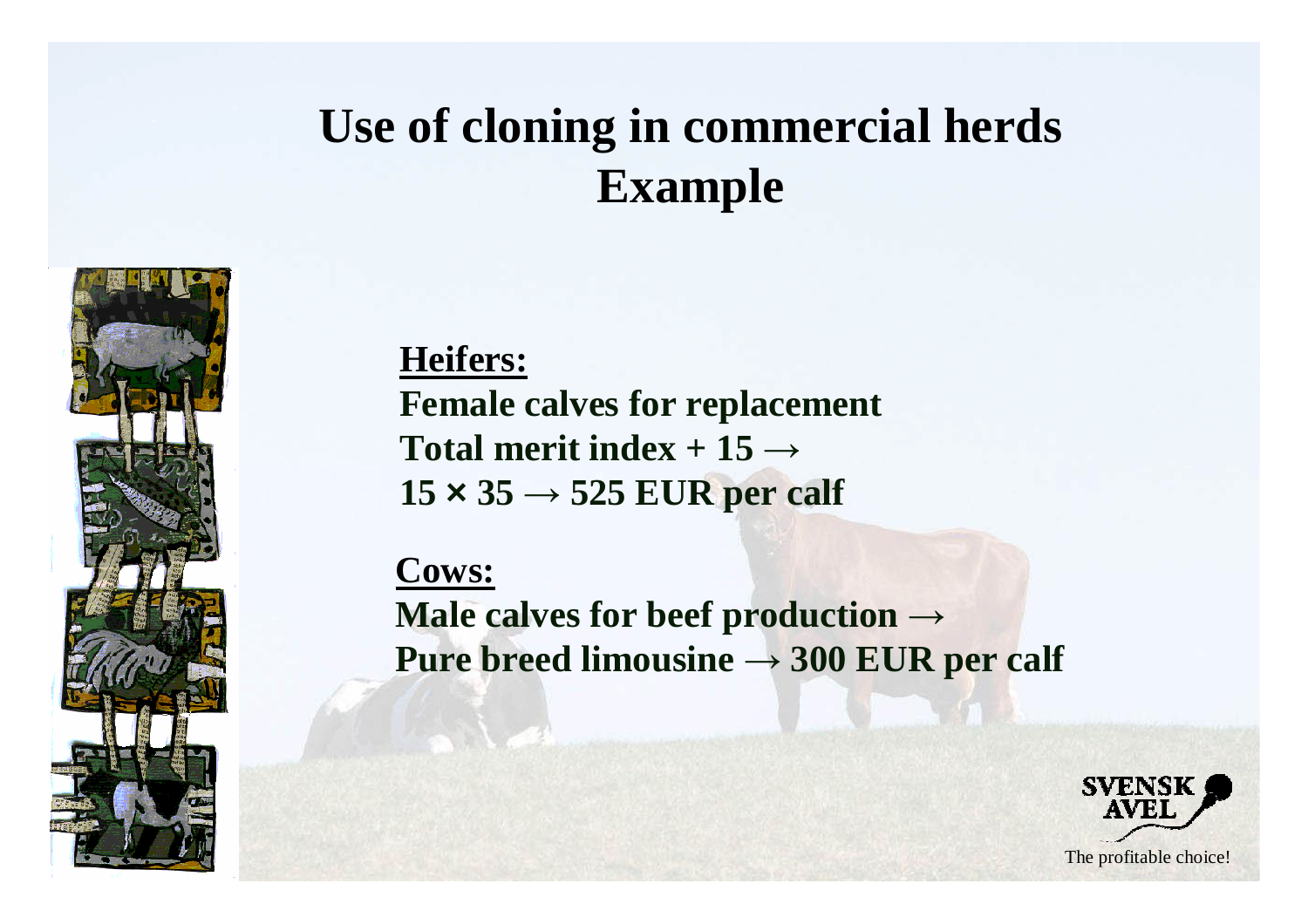# **Use of cloning in commercial dairy herds Example**



#### **Clones for replacement**

- Right sex
- Known production level
- Extensive use of beef breed cross for higher calf value

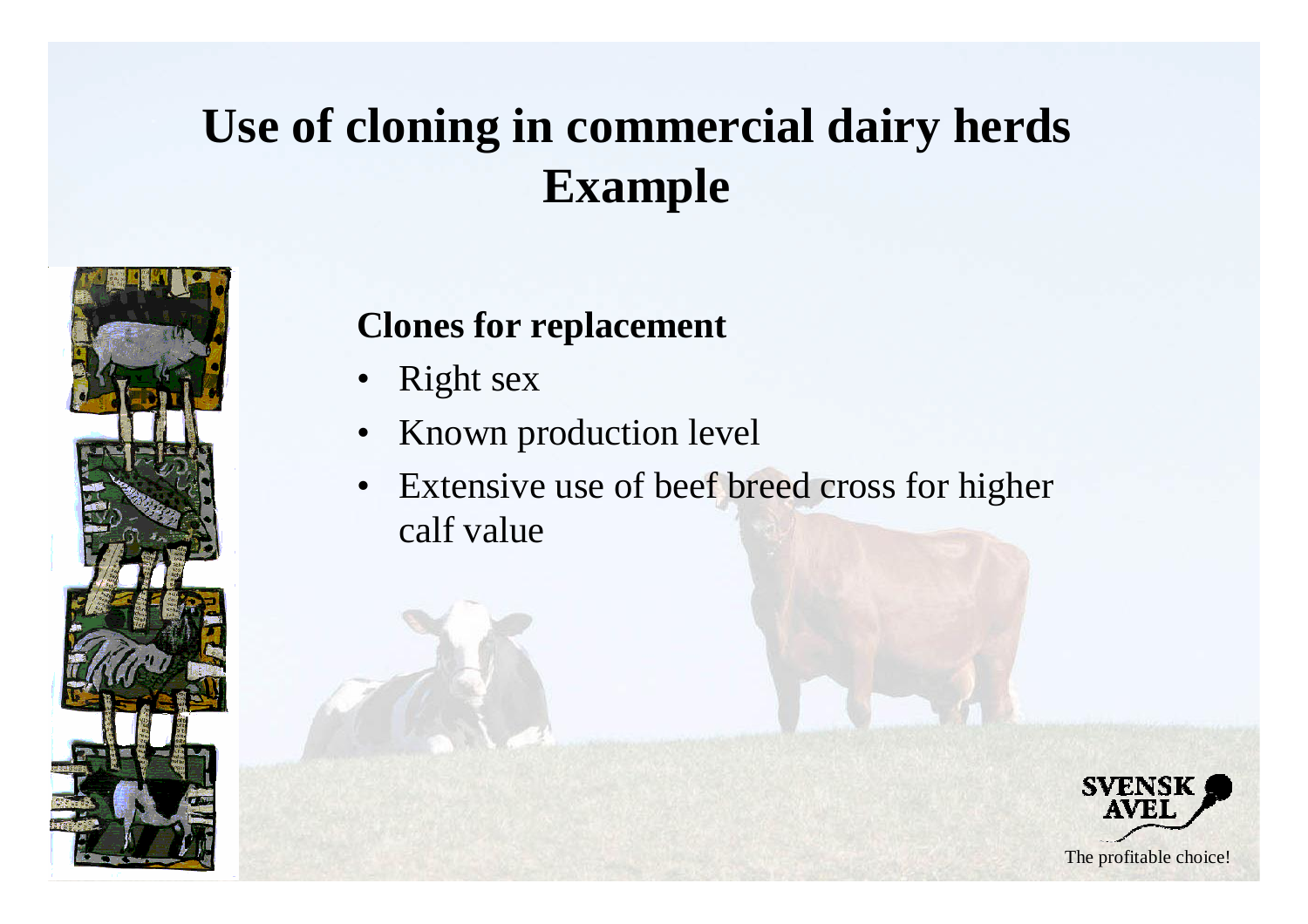### **Use of cloning in commercial herds Example**



# **Max extra payment per cloned embryo: 200-250 EUR**

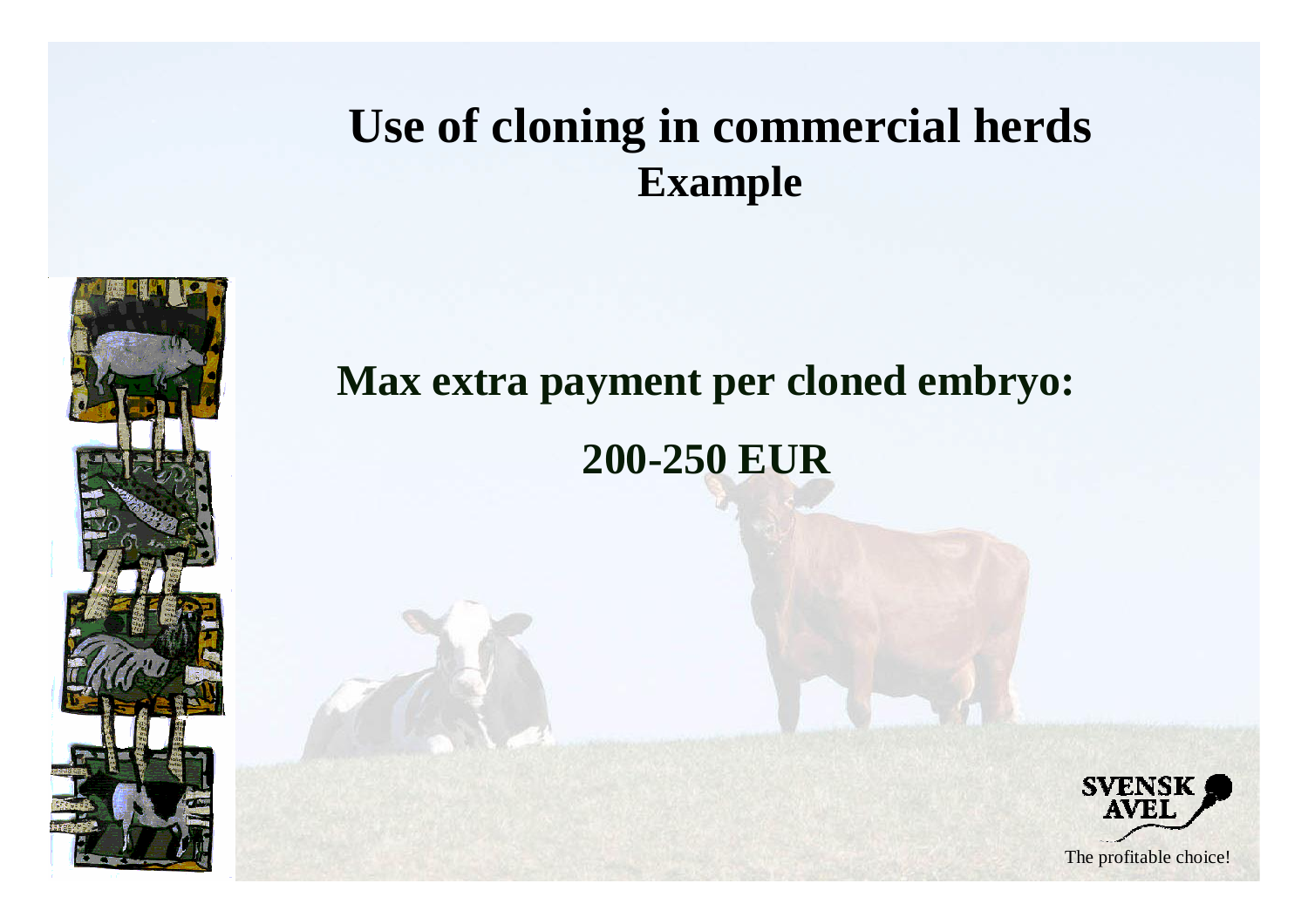# **Conclusions**



- § With the known technical level and success rate cloning has very **little importance** in animal breeding and husbandry.
- § **Identity** (100 % equal to parent) of the animals should be solved.
- § With a **success rate** at the same level of AI and ET, cloning may make a revolution in the cattle industry.
- § When **cheap**, cloning may make a revolution in pigs or poultry.
- § **Society acceptance is prerequisite** technological development, transparency and society dialogue should go hand in hand.

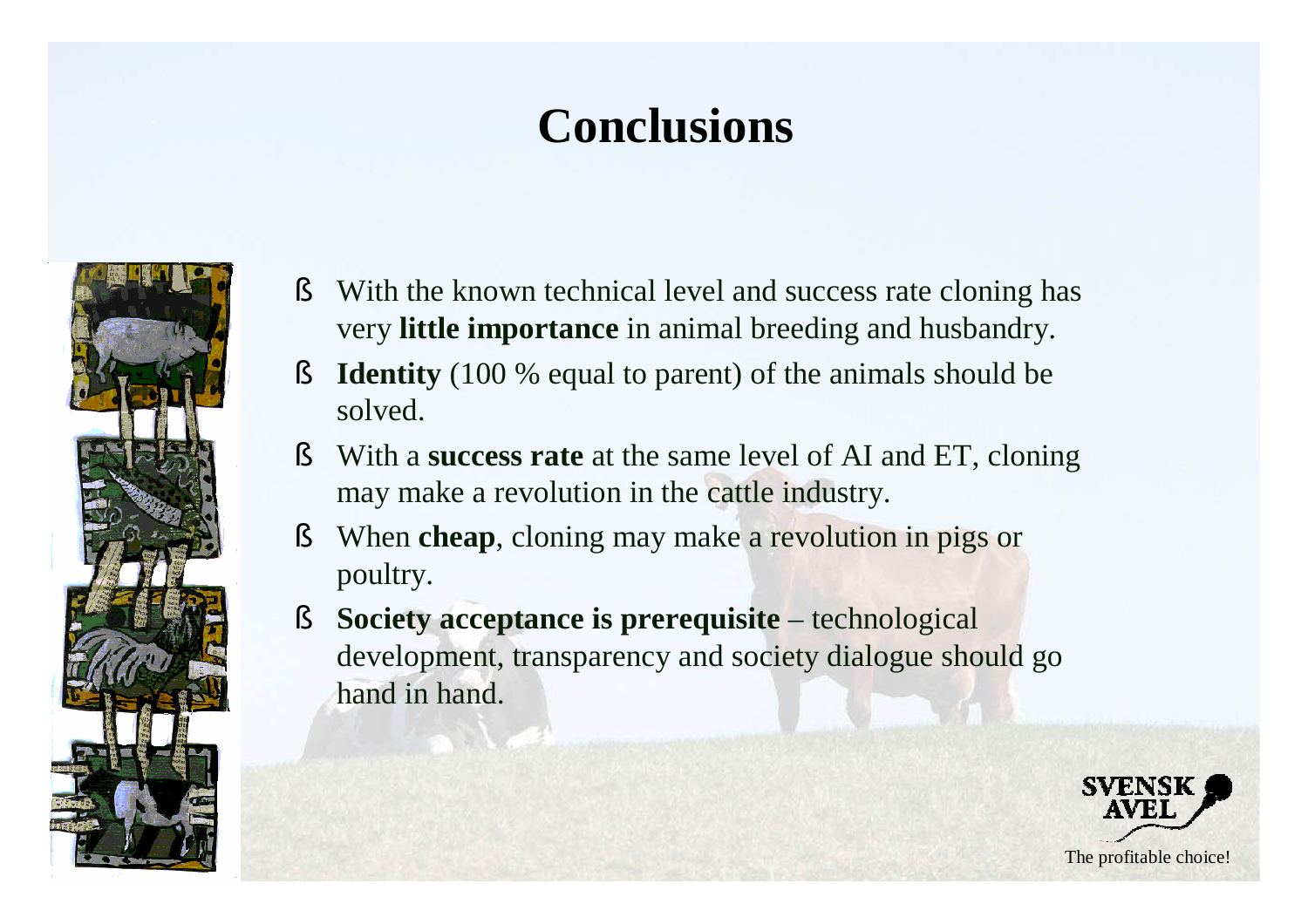### Rearing centre, Falkenberg



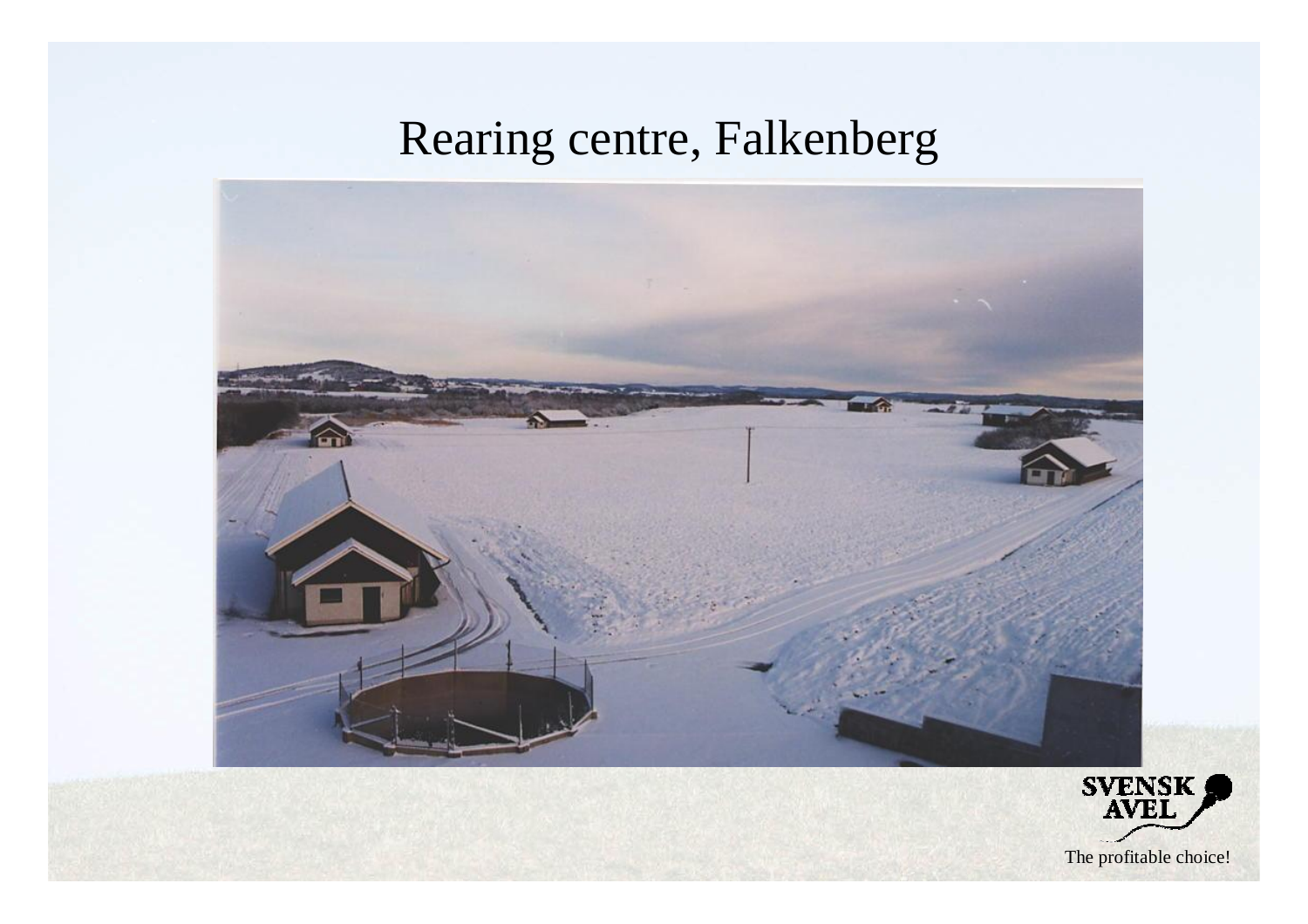### Production barn, test bulls, Falkenberg

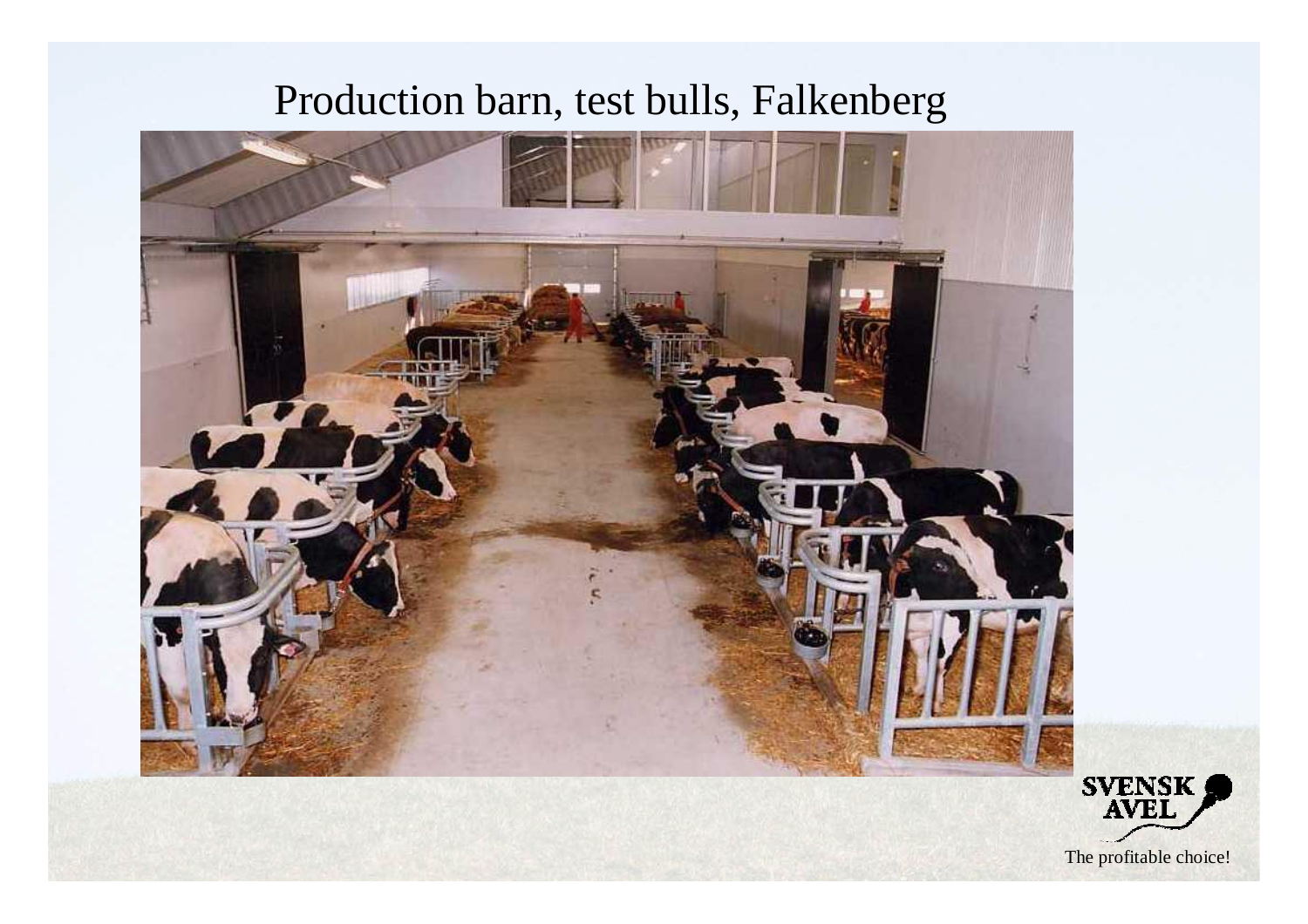### Semen collection



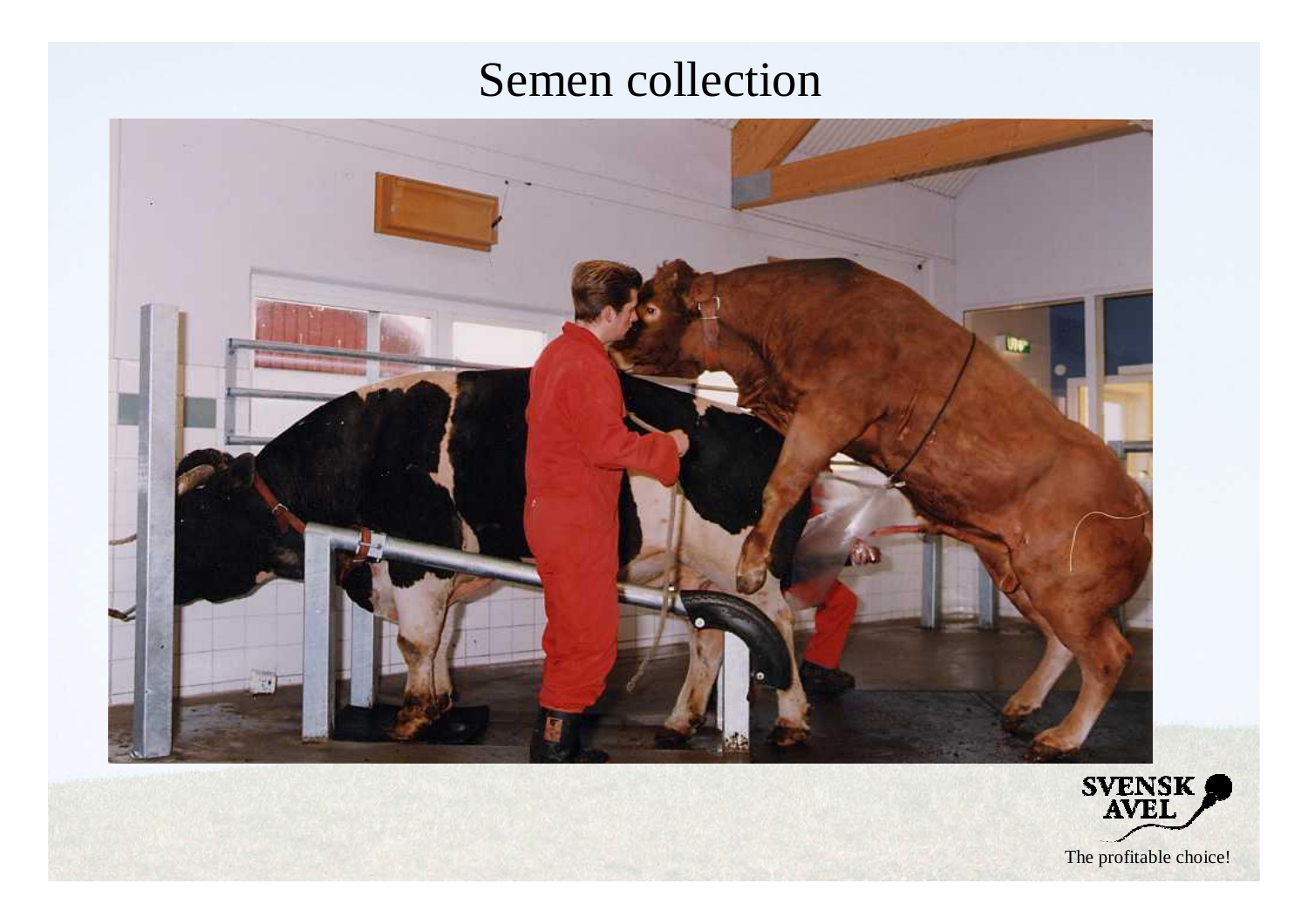#### **For genetic improvement testing is needed**



•Progeny testing

•Clone test

The result depends on accuracy of estimated breeding values and selection intensity

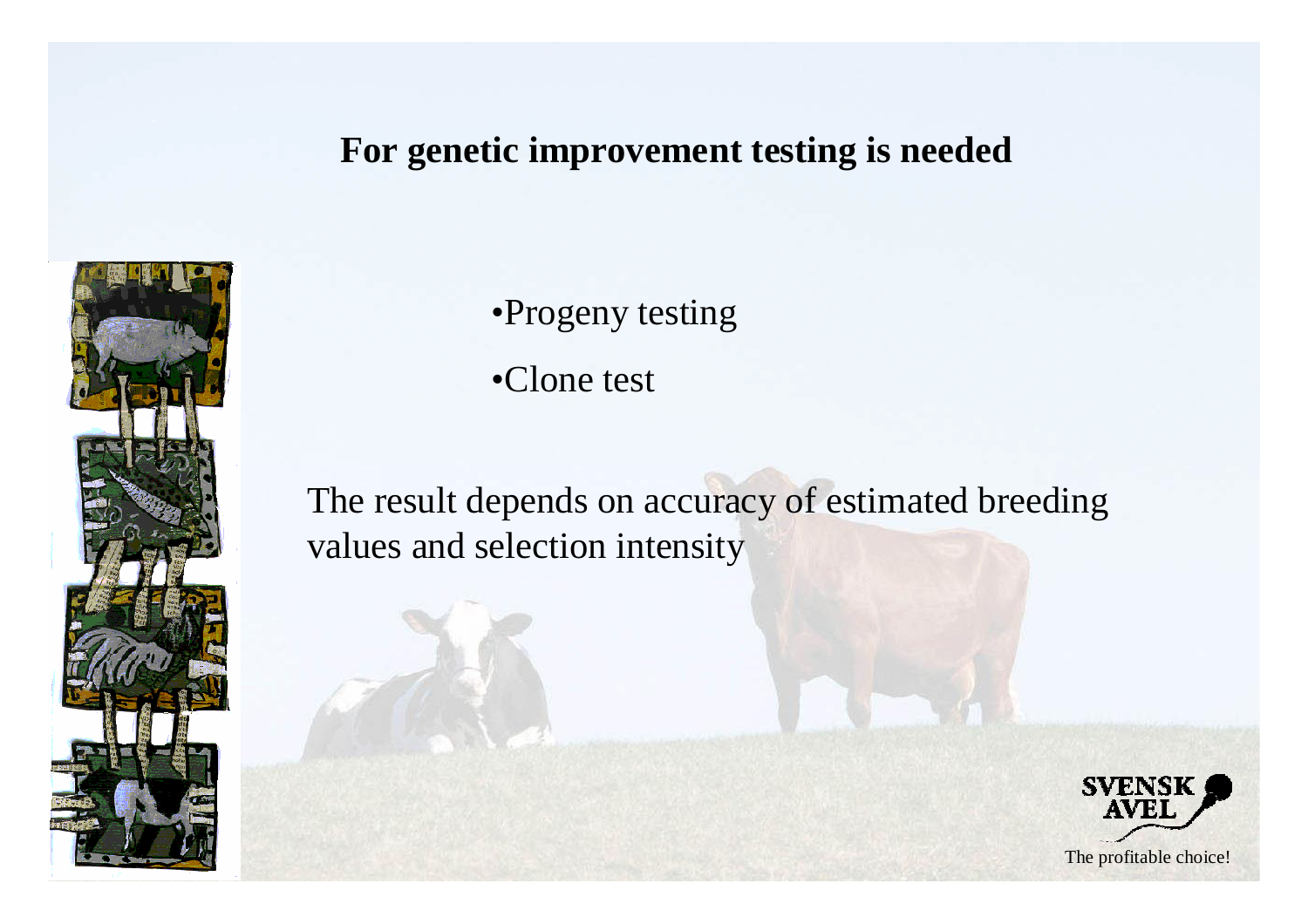### **Accuracy of evaluation**



 $\overline{\mathrm{a}}$ 

atio r

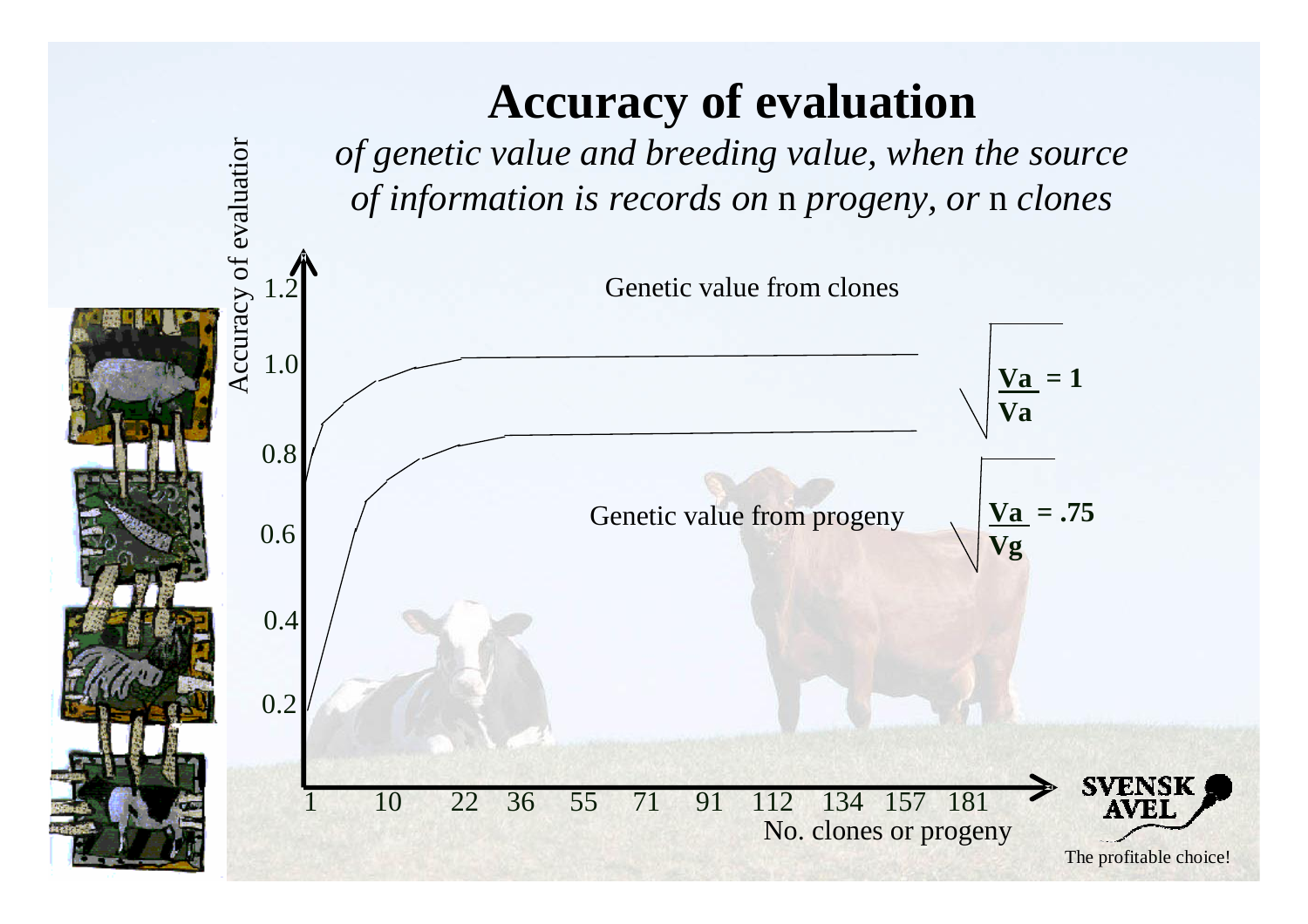